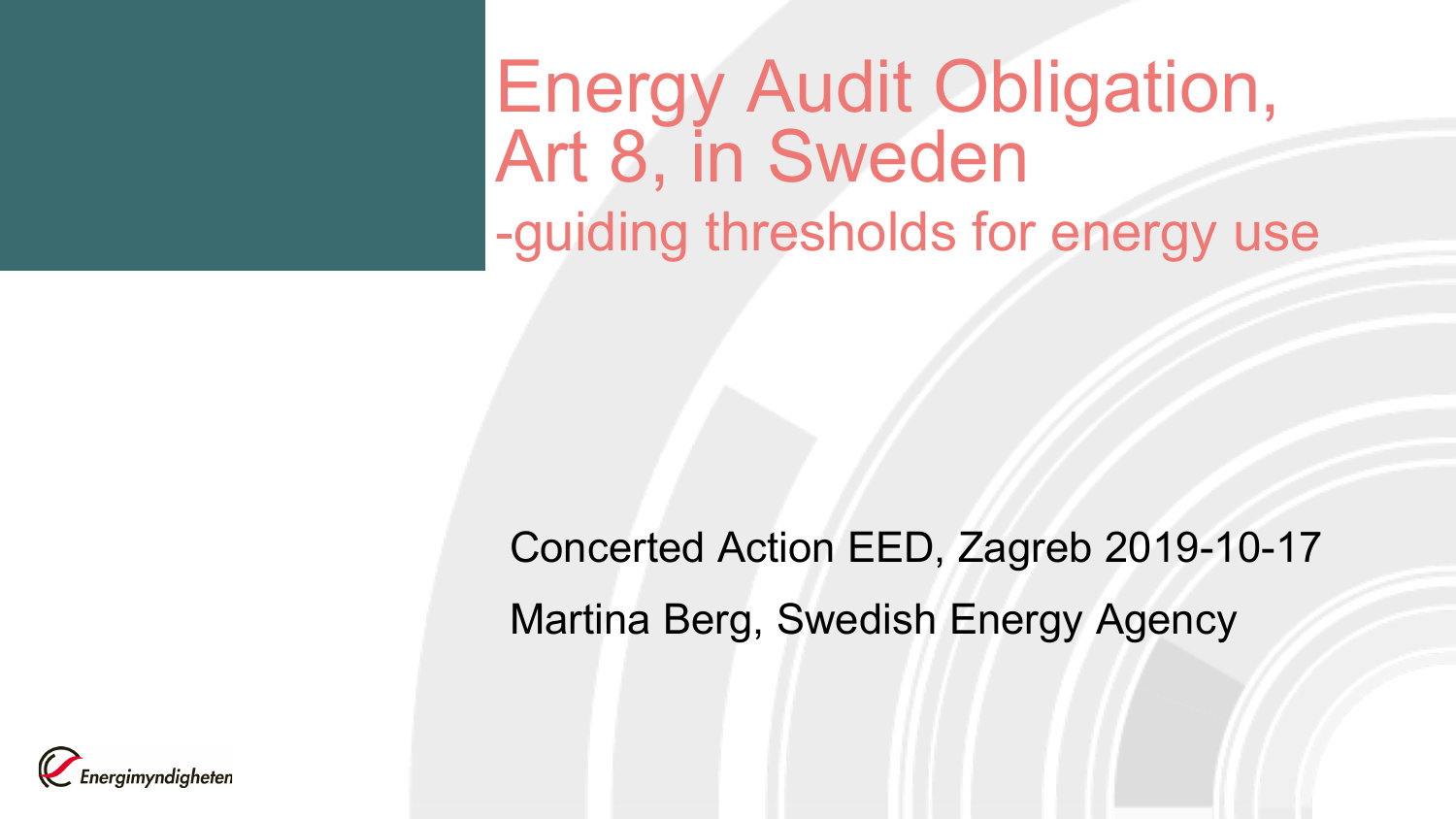## Energy audit obligation SE

- All large enterprises (linked, partner, groups, globally)
- According to standard (EN 16247, ISO 50 001, ISO 50 002 etc.)
- 230 certified energy auditors + 60 from other MS
- Guidance (10 in total)
	- What is a large enterprise?
	- How to carry out an energy audit
	- Energy audits in different sectors
- Stakeholder dialogue: meetings and workshops
- Carry out the audit in steps over the 4-year period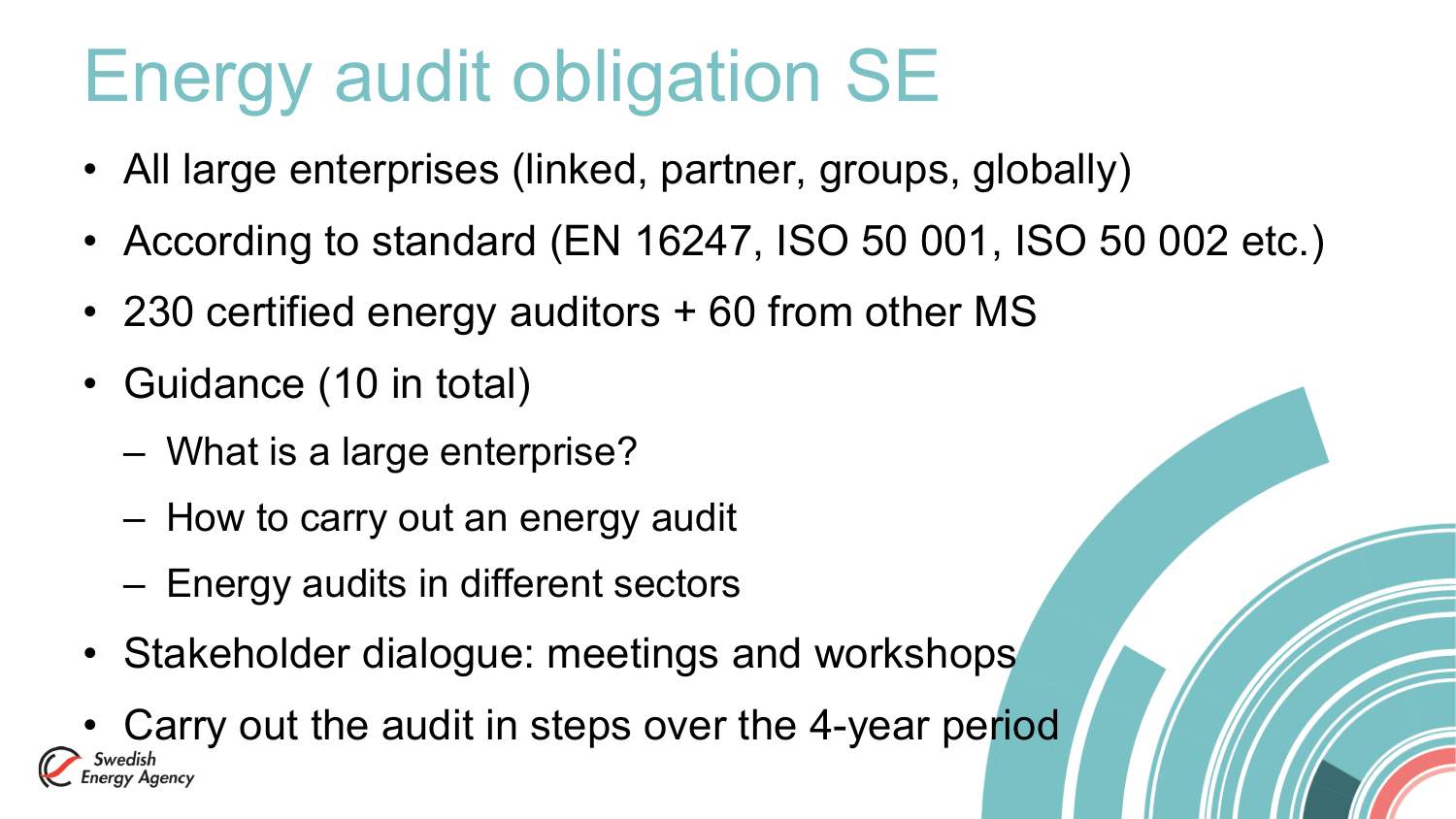# Results from Energy Audit Obligation

- **1150** reports from large enterprises (both company groups and individual companies)
	- Totally about **5000** individual organisations
- **Totally 188 TWh (total energy use in Sweden 378 TWh)**
- **Identified potential 6,8 TWh (value 300 MEUR)**
- Ca **50%** of the companies have performed energy audit for the first time.

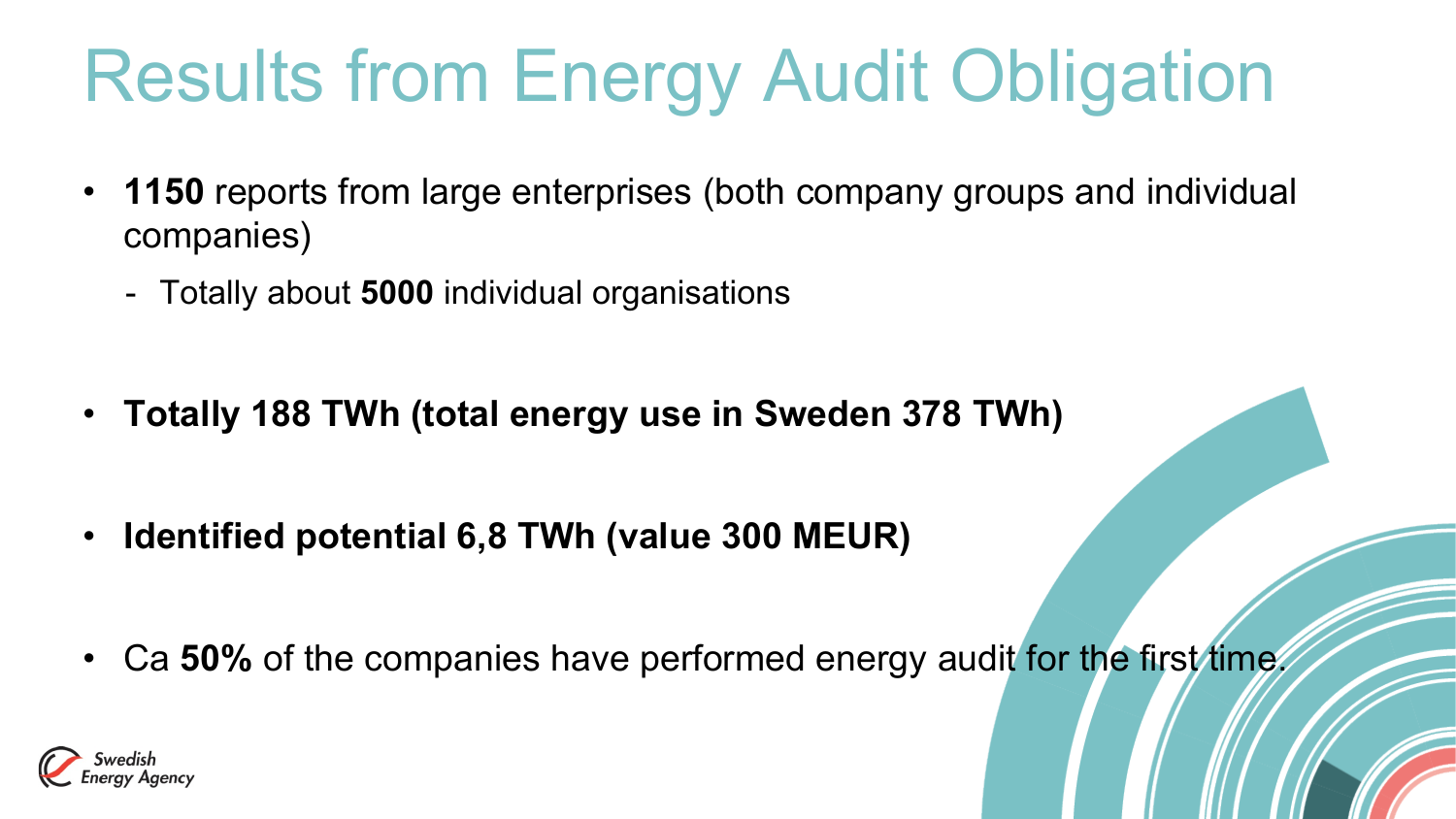## Guidance for next 4-year period

- **Aim of regulation: promote energy efficiency in large enterprises**
- EU-guidance: cost effectiveness, representativeness, proportionality
- Focus on potential for energy efficiency
	- New energy efficiency measures
	- Plan for implementation
	- Follow up on previous energy efficiency measures
	- Simplified process for some companies

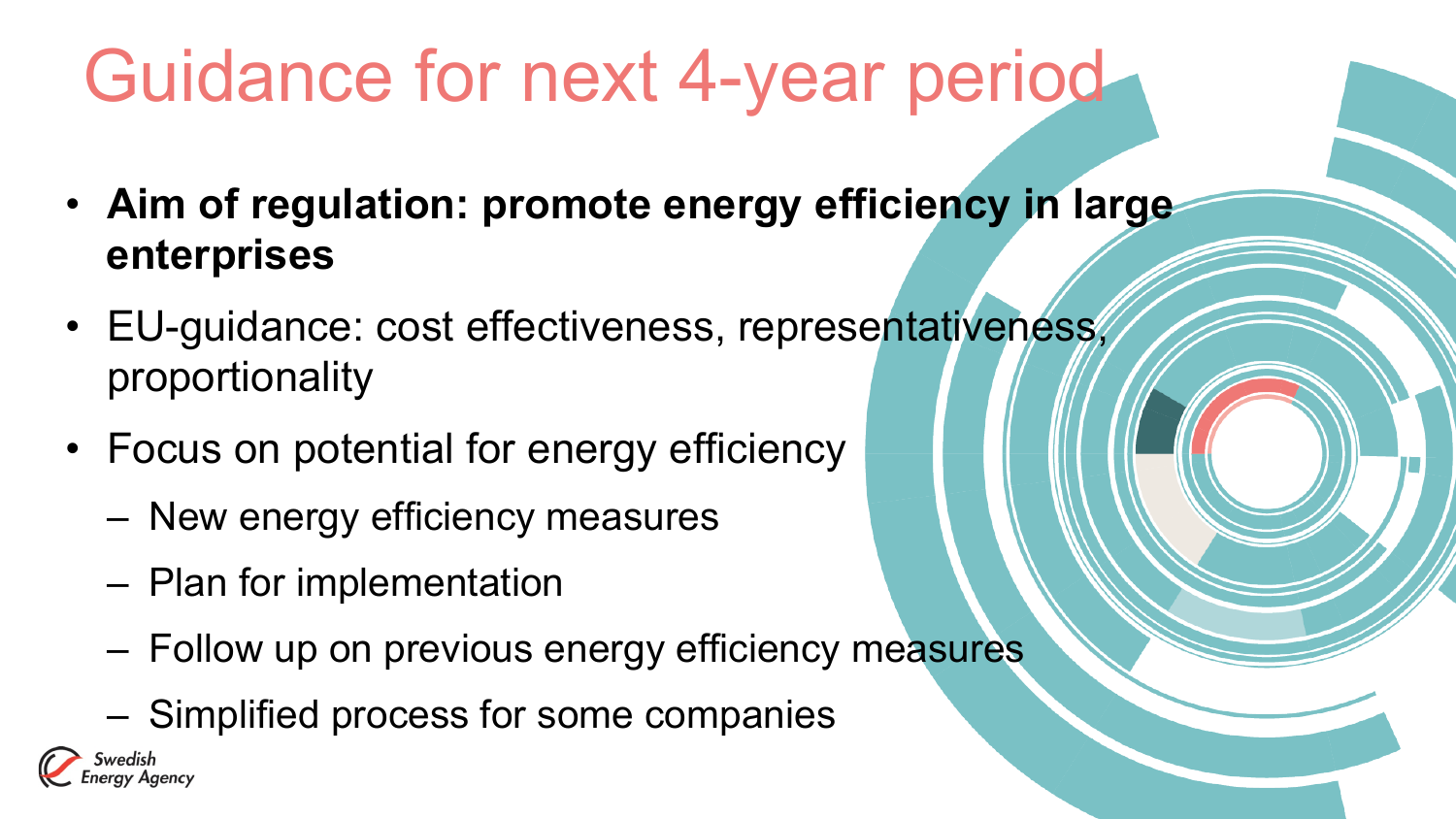### Energy use in companies

45%

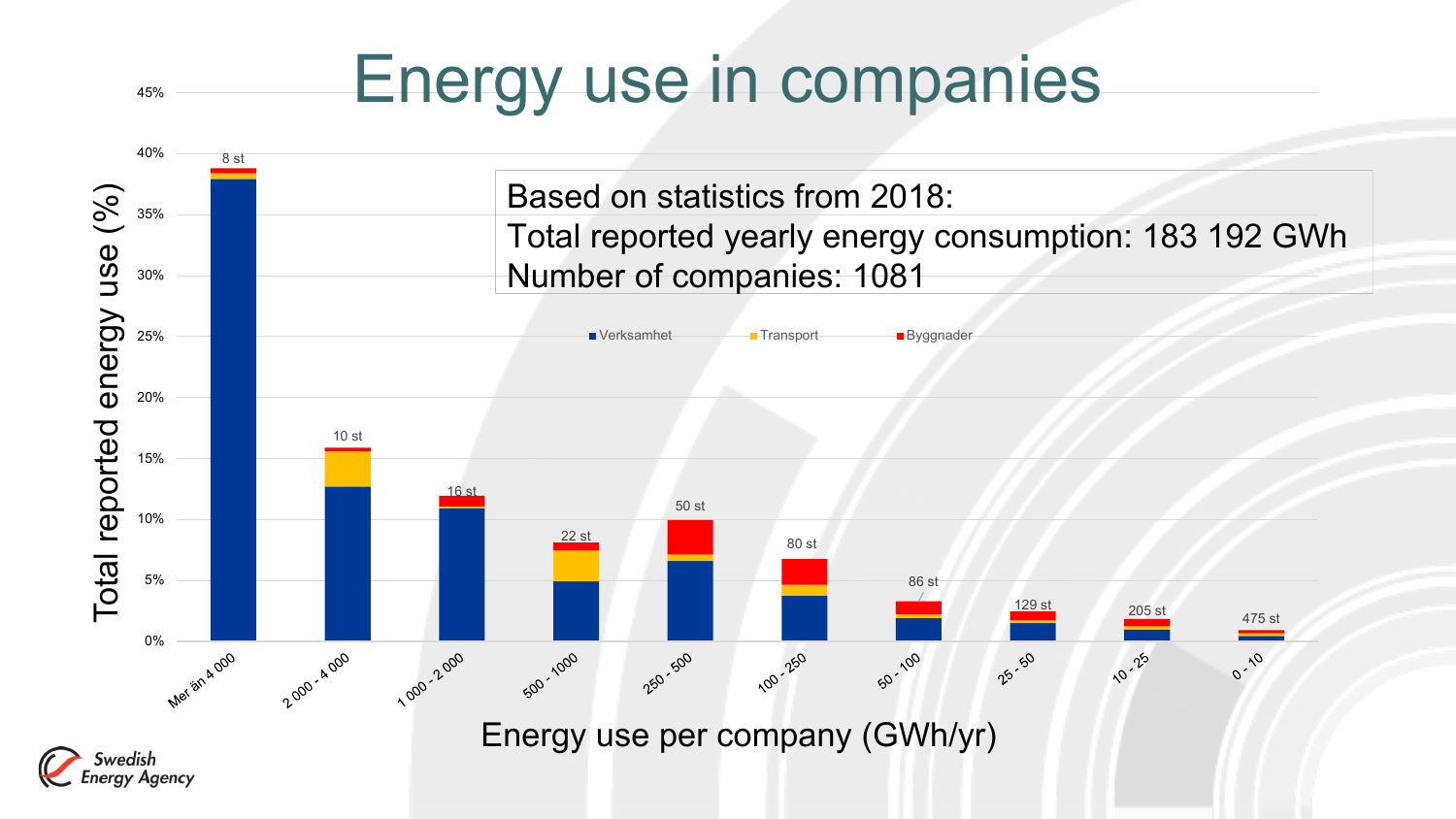### Guidance for various types of companies

- **Use less than 500 MWh/year, belonging to international company**
	- Simplified audit total energy consumption
- **Use less than 10 GWh/year (except for manufacturing industry)**
	- Checklist (based on standard)
	- Certified energy auditor or management system
	- Focus on energy efficiency measures (plan for implementation)
- **Use more than 10 GWh/year (or manufacturing industry)**
	- According to standard, no checklist accepted
	- Certified energy auditor or management system

– Focus on energy efficiency measures (plan for implementation)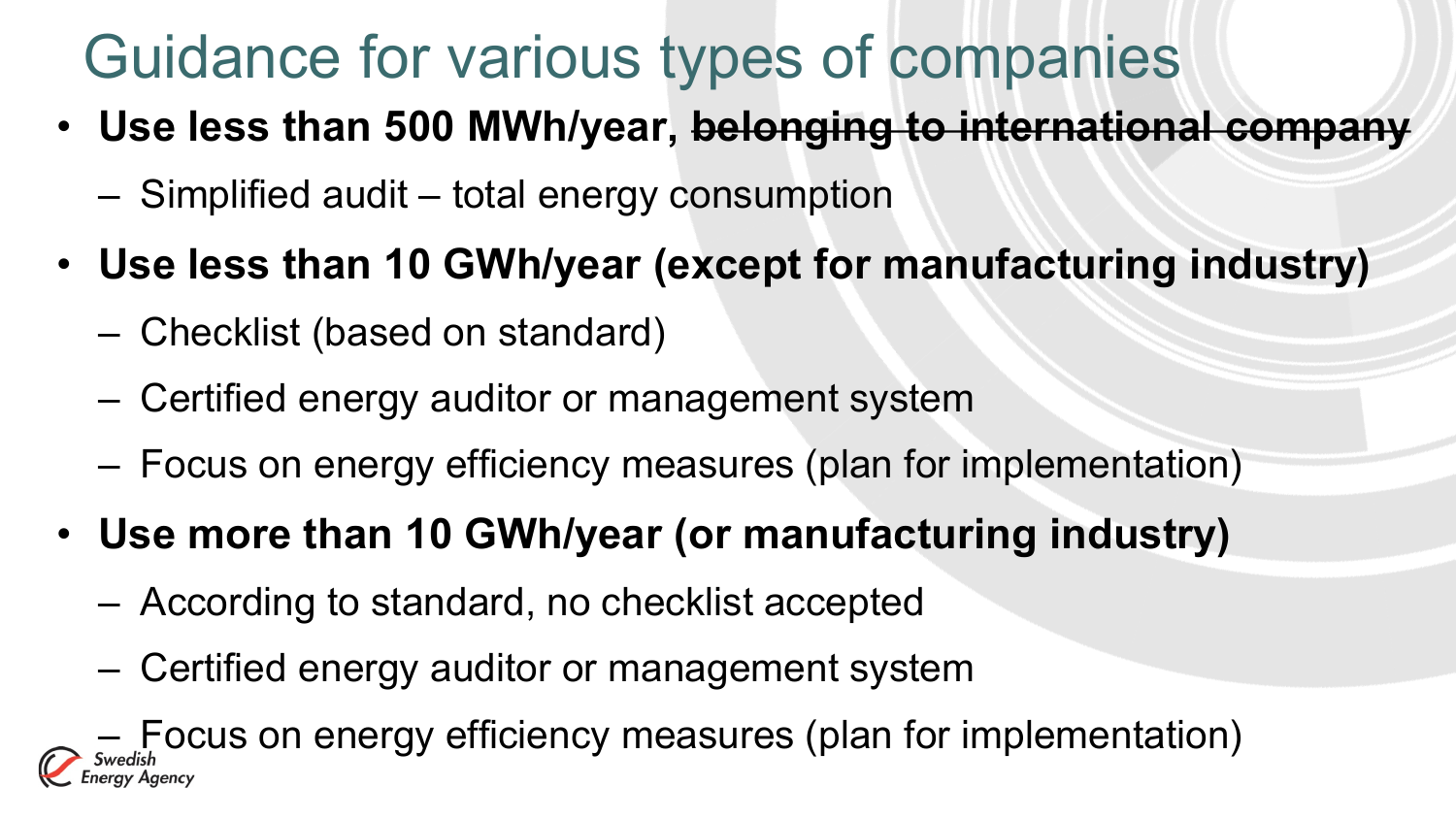### **Energy Step – After the Energy Audit - Manufacturing Industry**

**Within the program, industrial companies can apply for two types of financial support:**

Energimyndigheten

- **1. Pre-study support**
	- Enterprises can apply for grants for an in-depth project planning or study of energyefficient measures.
- **2. Investment support**
	- Enterprises can apply for investment support for energy efficiency measures identified in the mandatory energy audit.